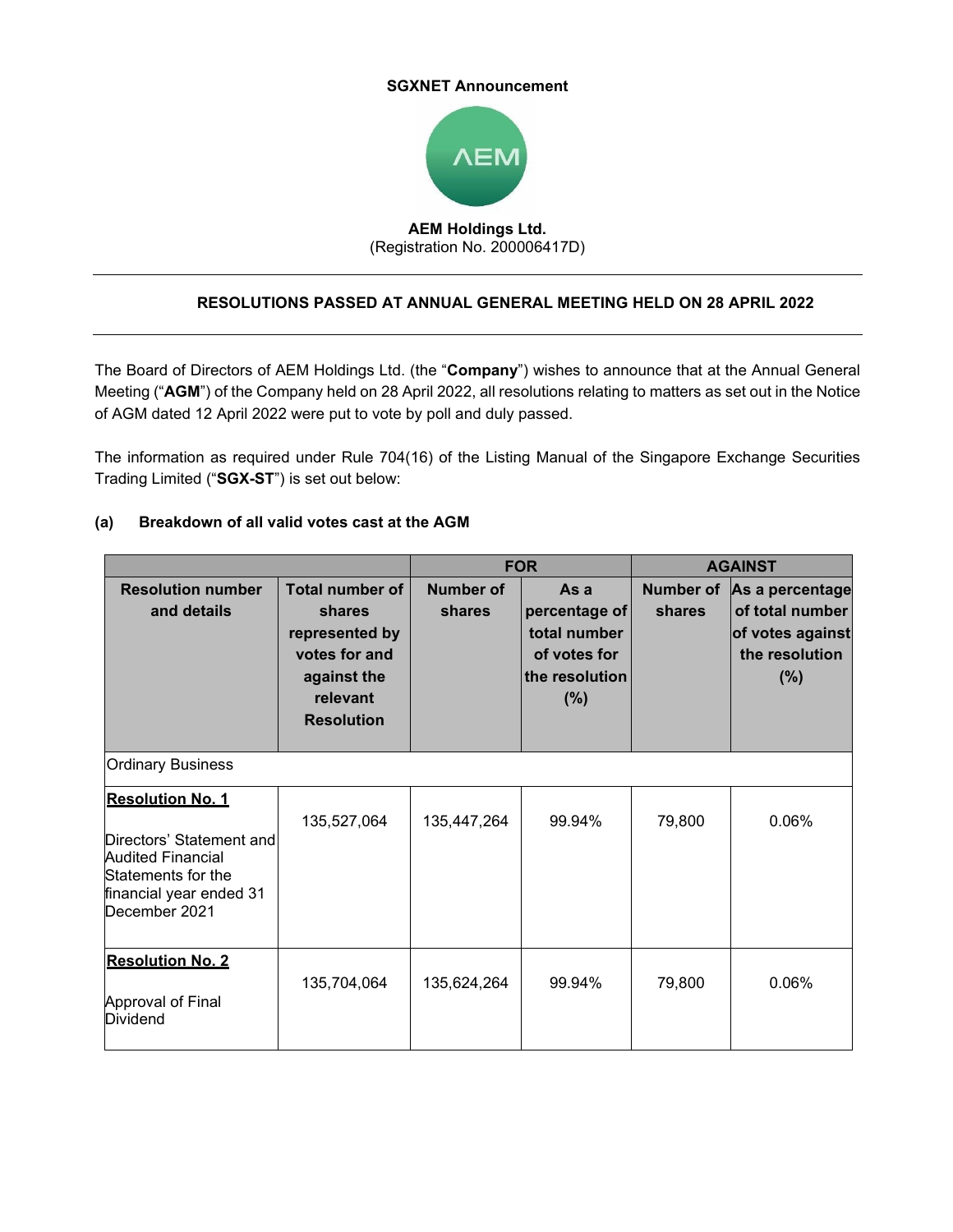|                                                                                                                |                                                                                                                     | <b>FOR</b>                 |                                                                                | <b>AGAINST</b>             |                                                                                 |
|----------------------------------------------------------------------------------------------------------------|---------------------------------------------------------------------------------------------------------------------|----------------------------|--------------------------------------------------------------------------------|----------------------------|---------------------------------------------------------------------------------|
| <b>Resolution number</b><br>and details                                                                        | <b>Total number of</b><br>shares<br>represented by<br>votes for and<br>against the<br>relevant<br><b>Resolution</b> | <b>Number of</b><br>shares | As a<br>percentage of<br>total number<br>of votes for<br>the resolution<br>(%) | <b>Number of</b><br>shares | As a percentage<br>of total number<br>of votes against<br>the resolution<br>(%) |
| <b>Resolution No. 3</b><br>Re-election of Mr. Loh<br>Kin Wah as Director                                       | 135,685,228                                                                                                         | 123,304,484                | 90.88%                                                                         | 12,380,744                 | 9.12%                                                                           |
| <b>Resolution No. 4</b><br>Re-election of Ms. Chou<br>Yen Ning @ Alice Lin as<br><b>Director</b>               | 135,685,228                                                                                                         | 135,605,428                | 99.94%                                                                         | 79,800                     | 0.06%                                                                           |
| <b>Resolution No. 5</b><br>Re-election of Mr. Tham<br>Min Yew as Director                                      | 135,685,228                                                                                                         | 120,452,233                | 88.77%                                                                         | 15,232,995                 | 11.23%                                                                          |
| <b>Resolution No. 6</b><br>Approval of Directors'<br>fees for the financial<br>year ending 31<br>December 2022 | 121,577,659                                                                                                         | 120,542,841                | 99.15%                                                                         | 1,034,818                  | 0.85%                                                                           |
| <b>Resolution No. 7</b><br>Re-appointment of<br><b>KPMG LLP as Auditors</b>                                    | 134,744,346                                                                                                         | 134,664,546                | 99.94%                                                                         | 79,800                     | 0.06%                                                                           |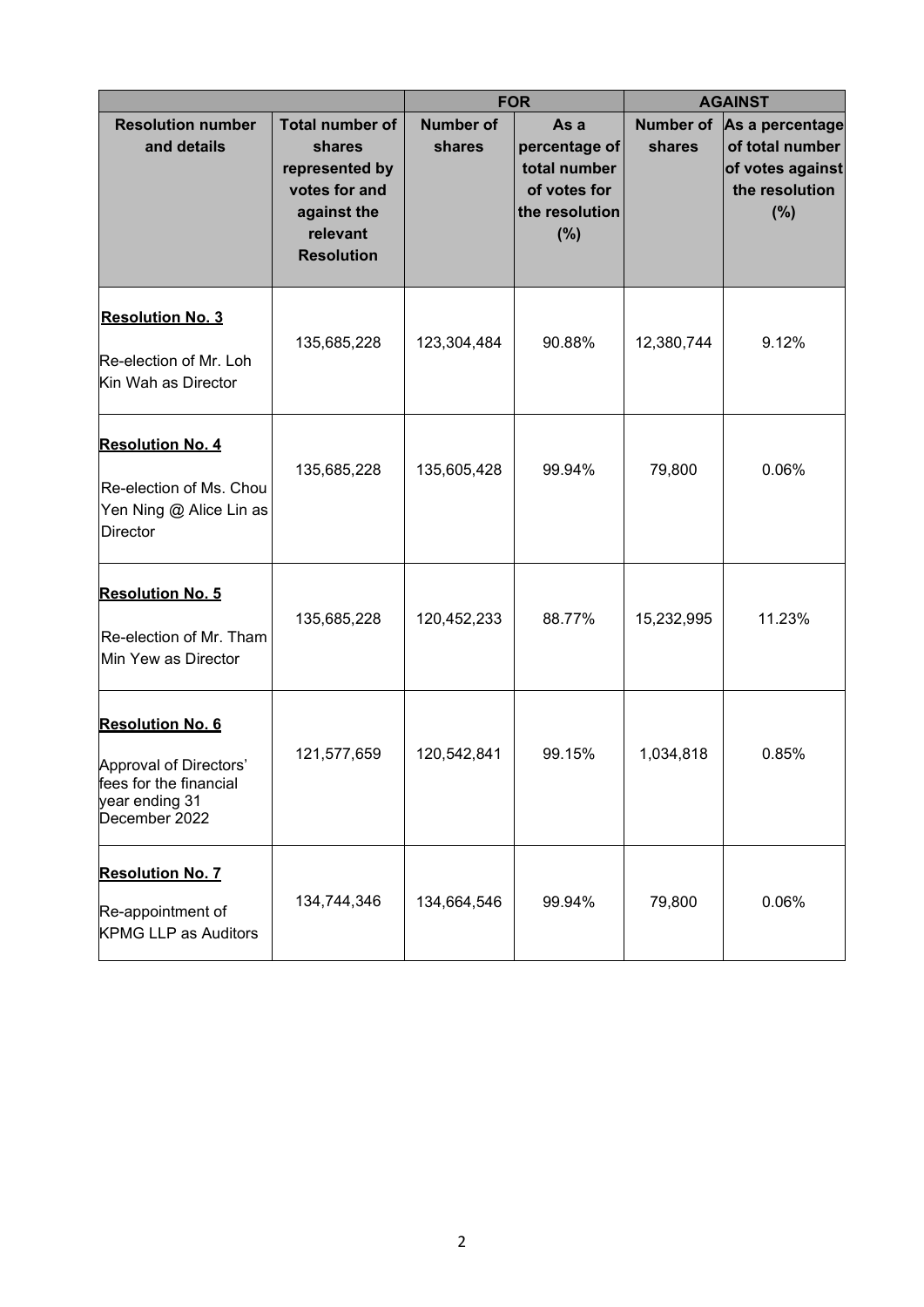|                                                                     |                                                                                                                     | <b>FOR</b>                 |                                                                                   | <b>AGAINST</b>      |                                                                                     |  |  |
|---------------------------------------------------------------------|---------------------------------------------------------------------------------------------------------------------|----------------------------|-----------------------------------------------------------------------------------|---------------------|-------------------------------------------------------------------------------------|--|--|
| <b>Resolution number</b><br>and details                             | <b>Total number of</b><br>shares<br>represented by<br>votes for and<br>against the<br>relevant<br><b>Resolution</b> | <b>Number of</b><br>shares | As a<br>percentage of<br>total number<br>of votes for<br>the resolution<br>$(\%)$ | Number of<br>shares | As a percentage<br>of total number<br>of votes against<br>the resolution<br>$(\% )$ |  |  |
| <b>Special Business</b>                                             |                                                                                                                     |                            |                                                                                   |                     |                                                                                     |  |  |
| <b>Resolution No. 8</b><br><b>Proposed Share Issue</b><br>Mandate   | 135,696,064                                                                                                         | 132,496,416                | 97.64%                                                                            | 3,199,648           | 2.36%                                                                               |  |  |
| <b>Resolution No. 9</b><br><b>Share Purchase</b><br>Mandate Renewal | 135,694,564                                                                                                         | 134,293,343                | 98.97%                                                                            | 1,401,221           | 1.03%                                                                               |  |  |

- **(b) Details of parties who are required to abstain from voting on any resolution(s), including the number of shares held and the individual resolution(s) on which they are required to abstain from voting**
- Mr. Loh Kin Wah, an Independent Director of the Company who holds 525,000 ordinary shares, had voluntarily abstained from voting on resolution 3.
- Ms. Chou Yen Ning @ Alice Lin, an Independent Director of the Company who holds 5,000 ordinary shares, had voluntarily abstained from voting on resolution 4.
- The Directors (who are also shareholders) of the Company had voluntarily abstained from voting on resolution 6 and the aggregate number of ordinary shares is 14,111,905.

### **(c) Name of firm and/or person appointed as scrutineer**

Reliance 3P Advisory Pte Ltd was appointed as the scrutineer for the AGM.

#### **(d) Retirement of Independent Director**

- Mr. Lavi Alexander Lev has retired as an Independent Director of the Company following the conclusion of the AGM of the Company held on 28 April 2022.
- With his retirement as a Director of the Company, he also ceased as Chairman of the Nominating Committee, and Member of the Strategy Committee.
- The details on the retirement of Mr. Lavi Alexander Lev as required pursuant to Rule 704(7) of the Listing Manual of the SGX-ST are contained in the separate announcement released today.
- The Board records its appreciation to Mr. Lavi Alexander Lev for his invaluable contributions to the Company and the Group during his tenure.